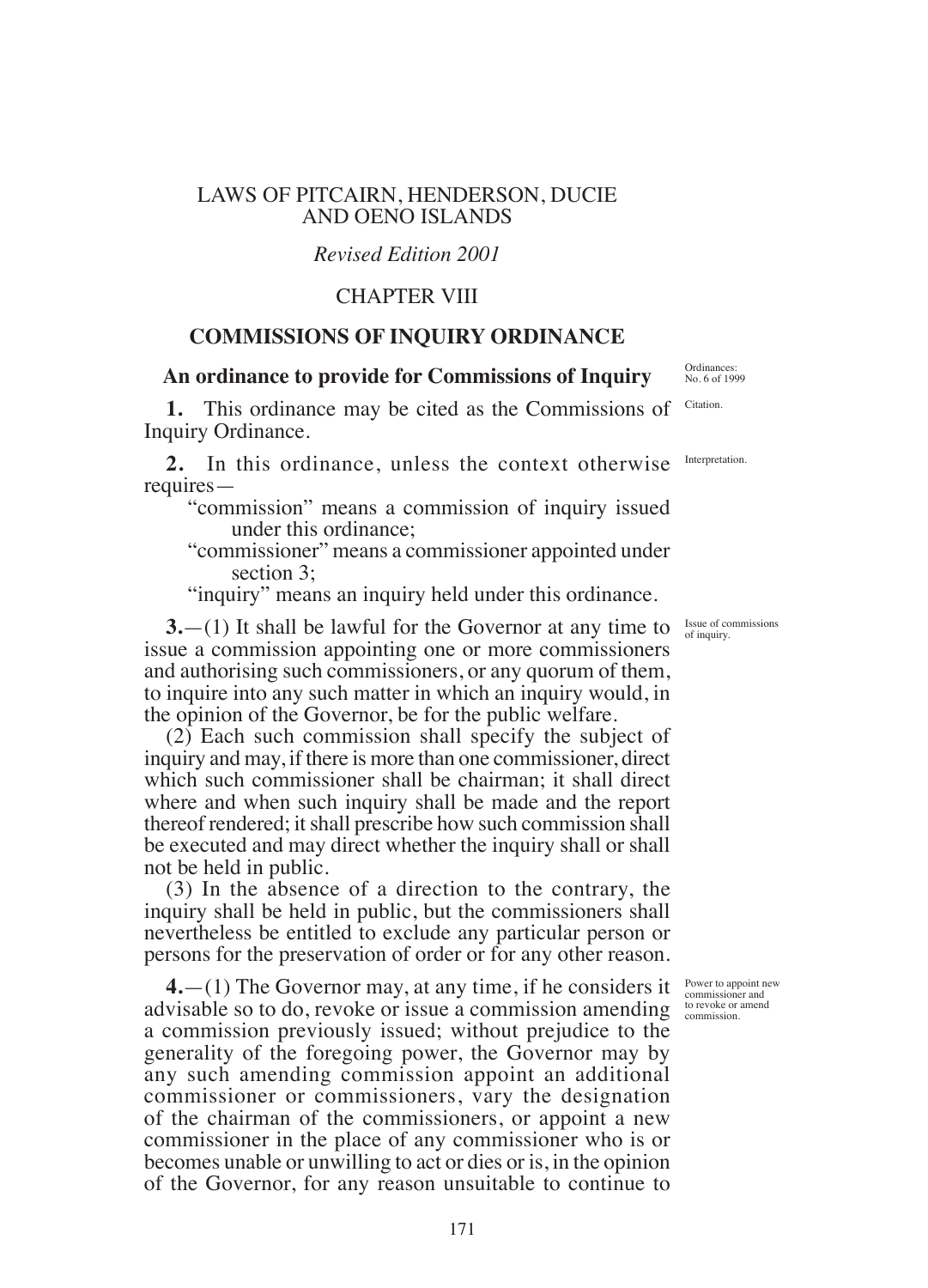serve as a commissioner.

(2) Where the Governor issues an amending commission under subsection (1), it shall not be necessary, unless in the amending commission the Governor otherwise directs, for the inquiry to be begun afresh and any proceedings which have taken place under or in pursuance of the commission before such amendment shall be deemed, for all the purposes of this ordinance, to be part of the proceedings taking place under or in pursuance of the commission as so amended.

**5.** No commission shall lapse by reason of, or be otherwise affected by the death, absence or removal of the Governor who has issued the same.

**6.** It shall be the duty of each commissioner appointed under this ordinance to make and subscribe an oath or affirmation in Form 1 in the schedule hereto, which oath or affirmation may be taken before the Governor or before such person as the Governor may appoint.

**7.** The Governor may appoint a secretary to attend the sittings of the commissioners, to record their proceedings and keep their papers, to summon witnesses and minute their testimony and generally to perform such duties connected with an inquiry as the commissioners may require.

**8.**—(1) It shall be the duty of the commissioners, after making and subscribing the oath or affirmation under section 6, to make a full, faithful and impartial inquiry into the matter into which they are commissioned to inquire and to continue such inquiry in accordance with the directions, if any, in the commission and also, if so required by the Governor, to furnish the Governor with a full record of the proceedings of such commission.

(2) The commissioners may, in their discretion, and shall, if so directed by the commission, include in their report recommendations as to any matter into which they are commissioned to inquire or any matter arising out of or connected with the inquiry.

**9.** If in any case the commissioners are divided on any question that arises during the proceedings of or in relation to their inquiry, the divergent views of the commissioners and the reasons therefor shall be recorded in the proceedings of the inquiry and in the event of any equal division on any question requiring to be decided by the commissioners collectively, the chairman of the commissioners shall have a second or casting vote:

Provided that nothing in this section shall be construed as

affected by change of Governor.

Commissions not

Commissioner's oath of ofice.

Secretary of commission.

Duties of commissioners.

Division of opinion of commissioners.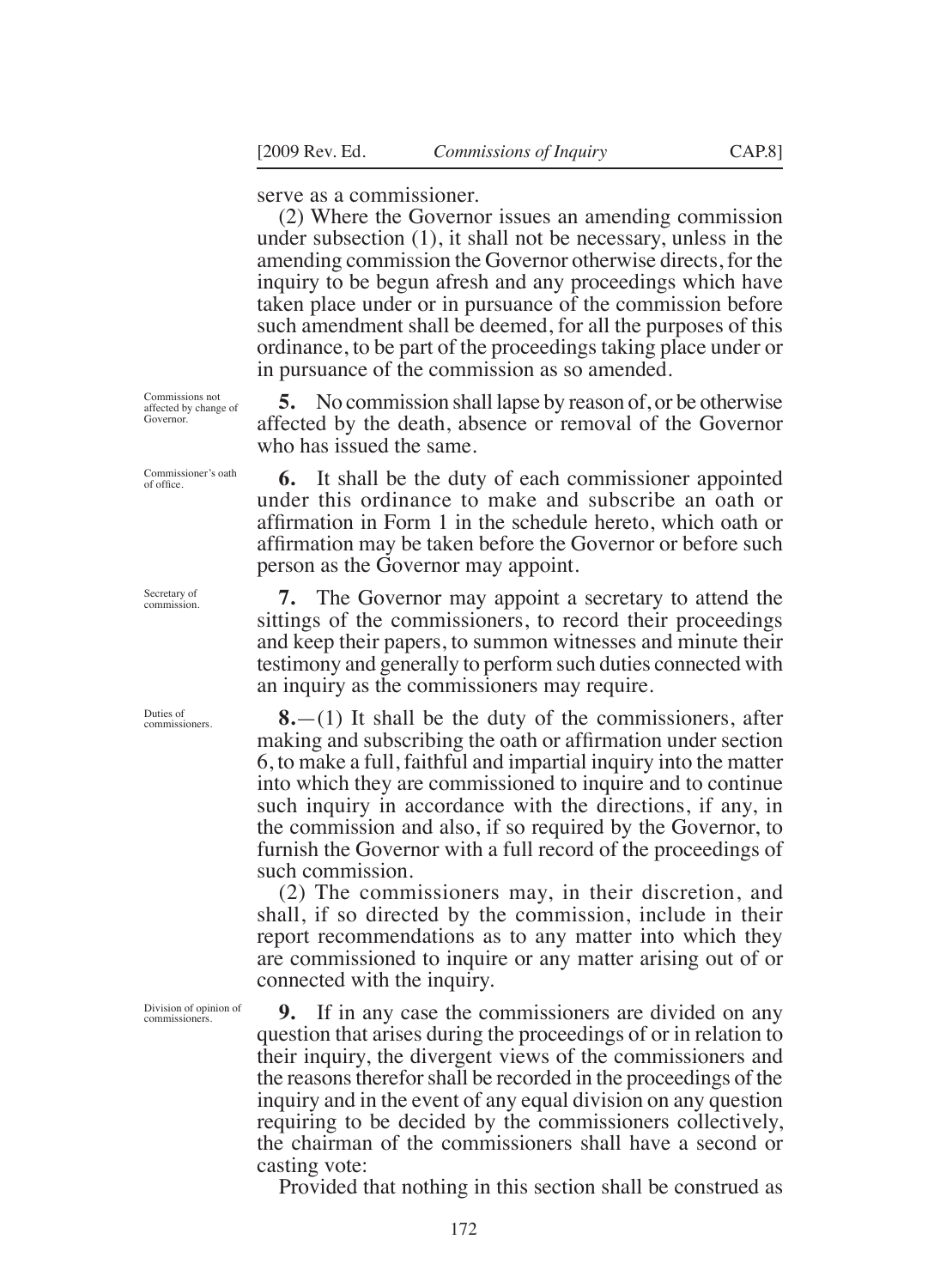preventing any commissioner from submitting to the Governor a minority report on any matter in regard to which he or she dissents from the views or conclusions of all or any of the other commissioners.

**10.** The commissioners may make such rules, not inconsistent with the provisions of this ordinance and the terms of the commission, for the conduct and management of the proceedings of the inquiry and specifying the hours and times and places for sittings as they may from time to time think fit; and they may from time to time adjourn for such time and to such place as they may think fit, subject to such provisions as aforesaid and to the terms of the commission.

**11.**—(1) Commissioners acting under this ordinance shall have the powers of the Magistrate's Court to summon witnesses, and to call for the production of books, plans and documents and to examine witnesses and parties concerned on oath.

(2) Where the commissioners consider it desirable for the purpose of avoiding expense or delay or for any other special reason, they may receive evidence by affidavit or administer interrogatories and require the person to whom the interrogatories are administered to make a full and true reply to such interrogation.

(3) Summonses for attendance of witnesses or other persons or the production of documents may be in Form 2 in the schedule hereto and shall be signed by one of the commissioners or by the secretary and oaths and affirmations may be administered by one of the commissioners or the secretary.

(4) No person giving evidence in the proceedings of any inquiry shall be compellable to incriminate himself or herself and every person shall, in respect of evidence so given, be entitled to all the privileges and immunities to which a witness giving evidence before the Supreme Court is entitled in respect of evidence given by him or her before that Court.

(5) Any person who shall without just cause fail to answer and comply with a summons issued under subsection (1) or having attended at the inquiry shall refuse to take the oath or make an affirmation or to answer any questions lawfully put to him or her or to answer interrogatories administered under subsection (2) shall be guilty of an offence punishable by a fine of one hundred dollars.

**12.**—(1) Commissioners shall not be entitled to any remuneration, unless sanctioned by the Governor, beyond the actual expenses incurred in holding the inquiry but the

Commissioners' powers to regulate proceedings.

Power to summons and examine.

Remuneration of commissioners and secretary and expenses of inquiry and witnesses.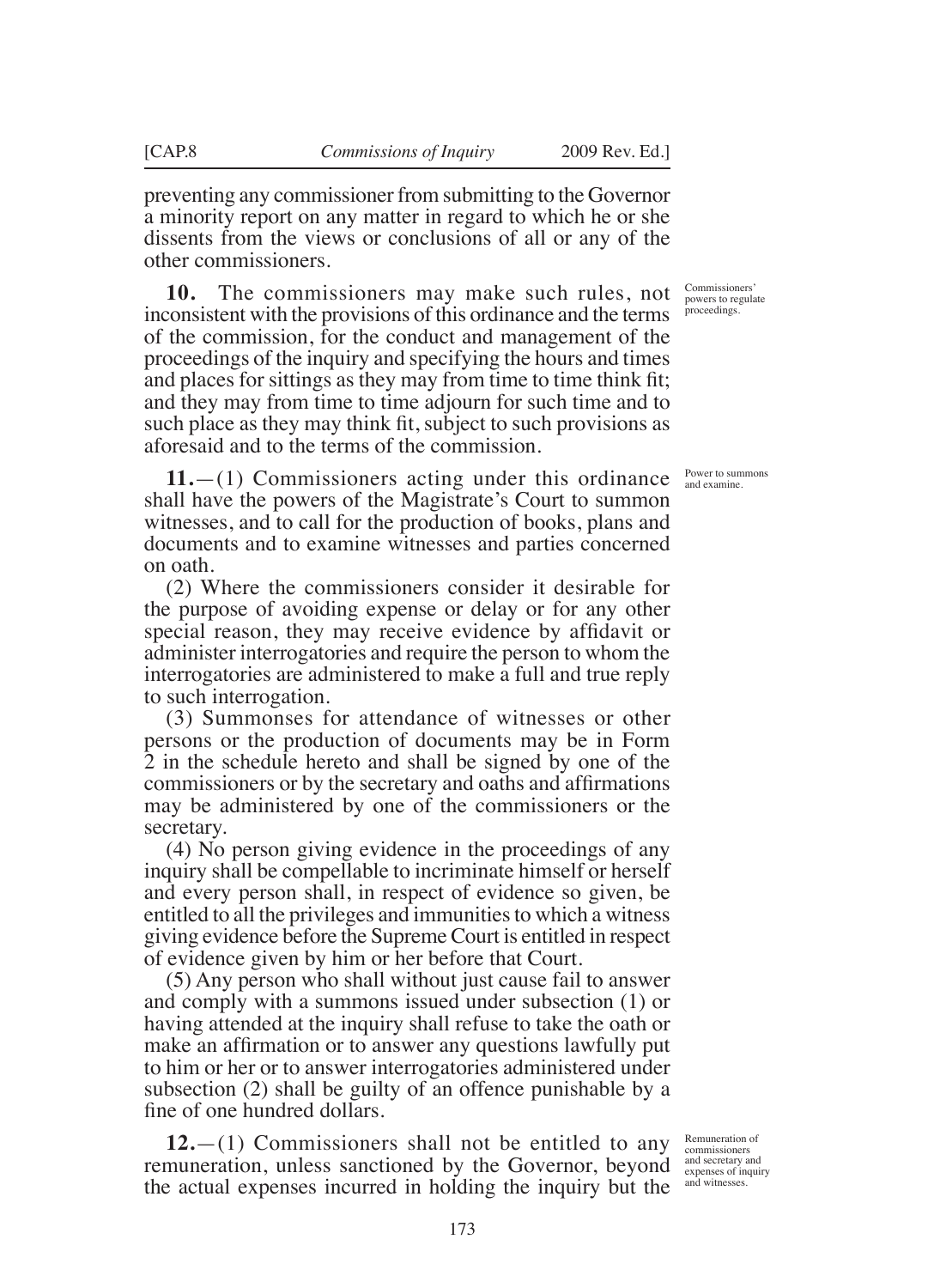Governor may direct what remuneration, if any, shall be paid to the secretary and to any other person employed in or about a commission and may direct payment of any other expenses of the commission.

(2) All persons summoned to attend and give evidence or to produce books, plans or documents at any sitting of the commissioners shall be entitled to the same expenses as they would have been entitled to if they had been summoned to attend at the Court in a criminal trial and, subject to any regulations made under section 19, payment thereof shall be made in such manner as the Governor may direct.

(3) Sums of money so directed to be paid shall be paid out of the general revenue of the Islands.

**13.** Save in so far as the commissioners consider it essential for ascertaining the truth of the matter into which they are commissioned to inquire and record their reasons for so considering—

- (a) evidence adversely affecting the reputation of any person or tending to reflect in any way upon the character or conduct of any person shall not be received unless the commissioners are satisfied that it is relevant to the inquiry and that all reasonable efforts have been made to give such person prior warning of the general nature of the evidence and that, where no such warning has been given, the general nature of the evidence has been communicated to such person;
- (b) such person shall be given such opportunity as is reasonable and practicable to appear in person or to be represented by counsel or solicitor or, with the leave of the commissioners, by any other person at the hearing of such evidence to cross-examine any witness testifying thereto and to adduce without unreasonable delay material evidence in his or her behalf in relation to such evidence;
- (c) hearsay evidence which adversely affects the reputation of any person or tends to reflect in any way upon the character or conduct of any person shall not be received;
- (d) no expression of opinion shall be received in evidence of the character, conduct or motives of any person.

**14.** Any person whose conduct is the subject of inquiry under this ordinance or who is in any way implicated or concerned in any manner under inquiry shall be entitled to

Protection of reputation and character

Right of appearance and representation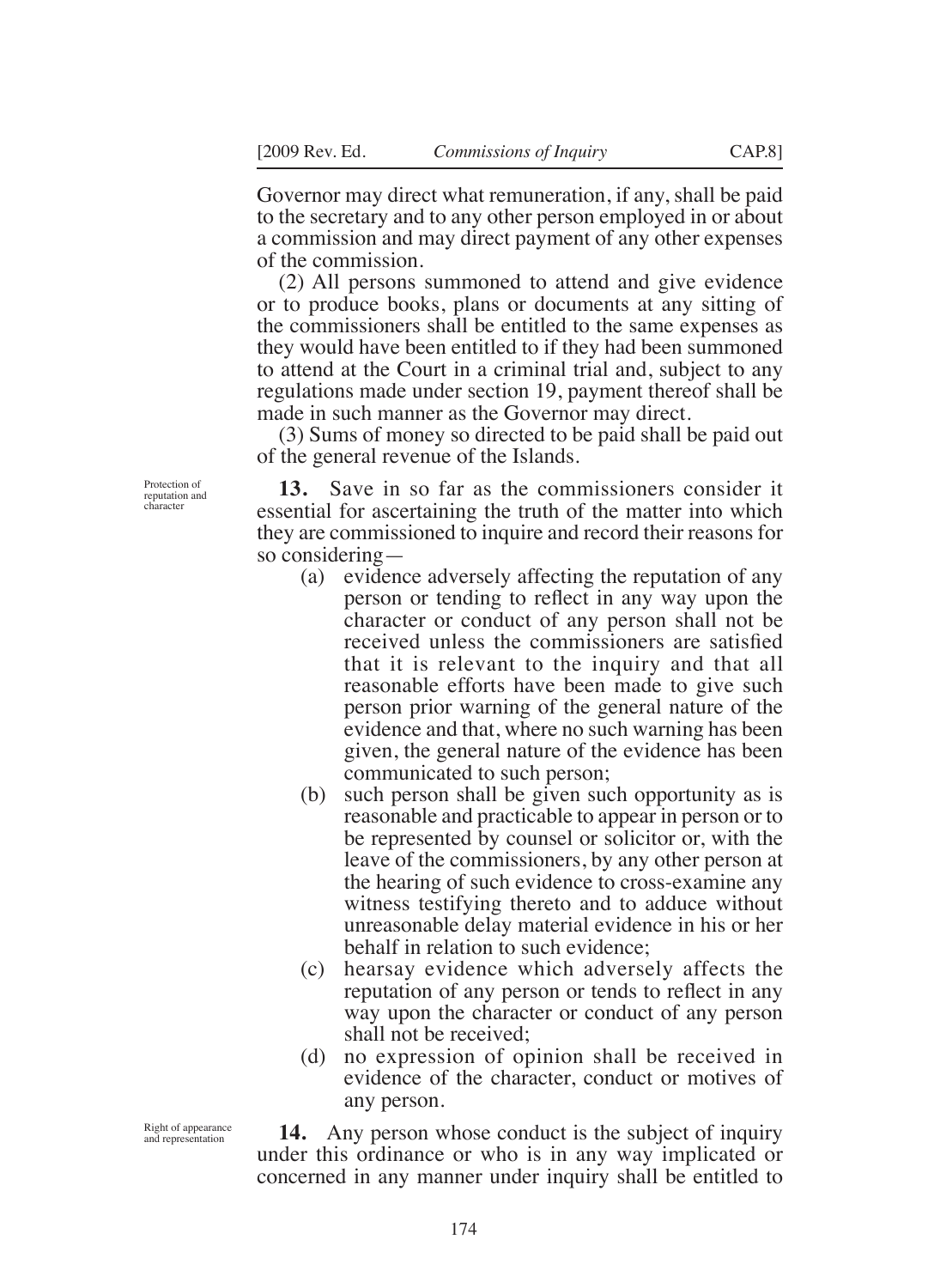appear in person and to be represented by counsel or solicitor or, with the leave of the commissioners, by any other person in the proceedings of the inquiry or any part thereof and any other person who desires to appear or to be represented may, by leave of the commissioners, appear or be so represented.

**15.**—(1) A commissioner and the secretary to any commissioner shall not be liable to any civil action or suit for or in respect of any matter or thing done or omitted to be done by him or her in good faith as such commissioner or secretary, as the case may be.

(2) No commissioner shall be liable to arrest under civil process while going to, presiding in or returning from the place where an inquiry under this ordinance is being held by him or her.

**16.** No person shall be liable to any action, suit, indictment or proceedings by reason of his or her publishing a true account of any evidence taken in public in pursuance of the powers conferred by this ordinance or of any report of the commissioners made public by the authority of the Governor

**17.** The Governor may direct that a police officer shall attend upon commissioners to preserve order during the proceedings of the inquiry, to serve summonses on witnesses and to perform such administrative duties as the commissioners may direct.

**18.** The Governor may make regulations for the better carrying out of the provisions and purposes of this ordinance.

Protection of commission and secretary

publication of evidence

Protection of

Police officer may be detailed to attend commissioners

Regulations